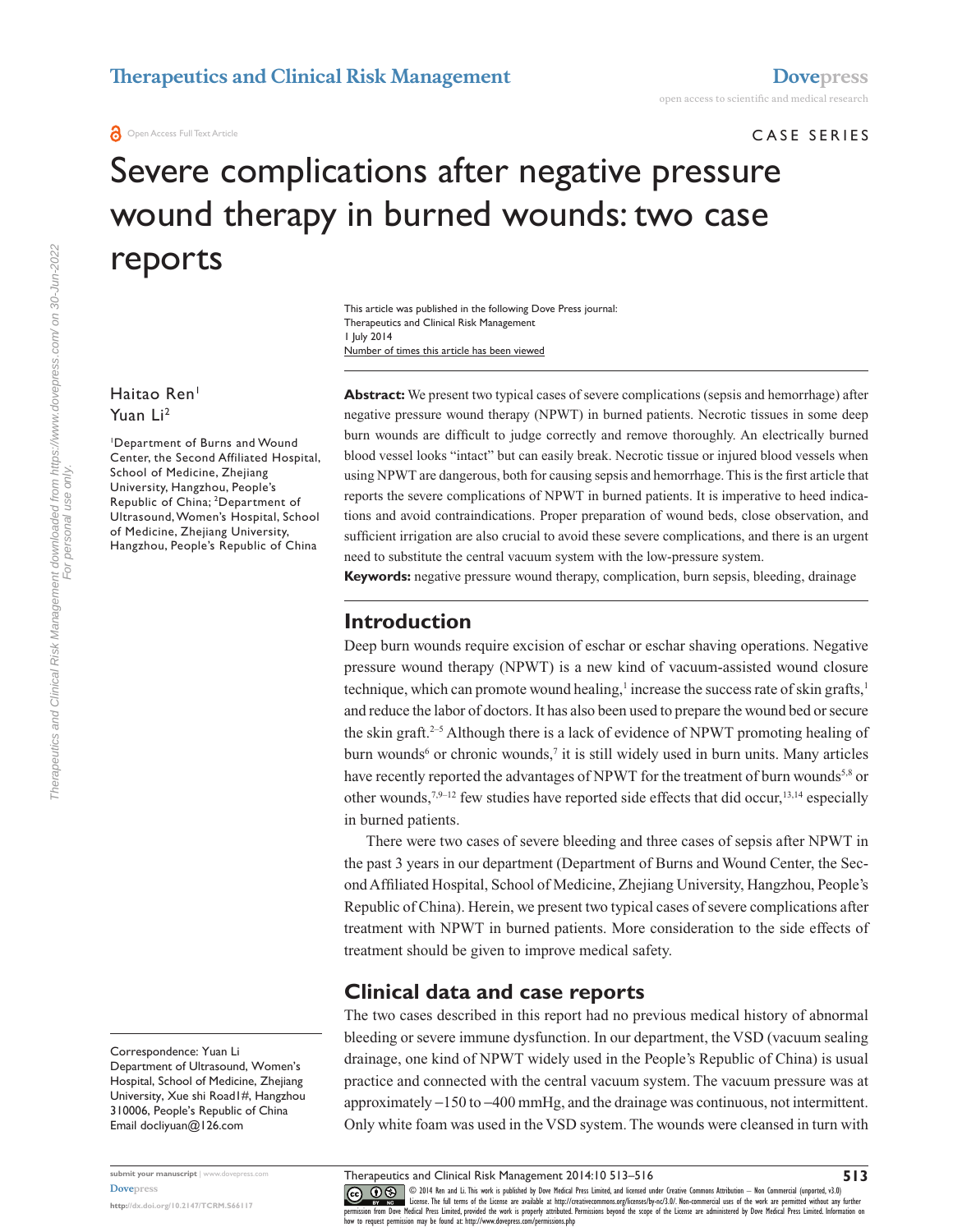normal saline (NS), hydrogen peroxide, povidone–iodine, and NS again during operation. The VSD dressing was changed every 4–5 days.

## Case 1

The first patient was a 34-year-old male suffering from 8% total body surface area, third- to fourth-degree electric flame burns. He was given the standard normal fluid resuscitation, early enteral nutrition, and regular dressing changes. On the fourth day after the burn, the excision of eschar in the right upper limb was performed. On the seventh day after the burn, heavy bleeding occurred. The patient heard a continuous, water-like sound from the drainage bottle. He saw lots of blood in the bottle and pressed the alarm button. The nurse and doctors came quickly and found that he was trembling, with a pale face and cold skin. The drainage bottle was full of fresh blood (approximately 1.5 L) and the bed dressing under his back was full of blood. The volume of blood loss was estimated to be more than 2 L. The hemoglobin of his blood sample at that time was 5.1 g/dL and his heart rate was 140 bpm. The blood pressure was 85/45 mmHg. Fluid resuscitation was conducted quickly. At the same time, a tourniquet cuff was used to prevent the bleeding and the NPWT material was removed. Next, the broken blood vessel was blocked, after which: 1.5 L balanced solution, 500 mL manufactured colloid, 400 mL plasma, and 1,500 mL red cell suspension were infused. The man recovered with a decrease in heart rate and increase of blood pressure. His hemoglobin increased to 8.5 g/dL 1.5 hours later.

# Case 2

The second patient was a 58-year-old male suffering from 34% total body surface area, deep, second-degree flame burns. He was given the standard normal fluid resuscitation, tracheal incision, early enteral nutrition, and regular dressing changes. Five days after injury, the eschar shaving with a dermatome in the lower limbs was carried out and the wound was covered with the NPWT dressing. Two days after the operation, the patient felt cold and his temperature rose to 39.5°C. The local inflammatory reaction around the operation area was obvious. Peripheral blood, white blood cell count was  $25\times10^{9}/L$ (2,500/µL). Significant changes in serum procalcitonin and C reactive protein level were also found. His blood pressure was 80/65 mmHg and his heart rate was 140 bpm. The patient was diagnosed with sepsis. The NPWT dressing was removed to check the wound. Approximately 100 mL of thick pus was found under the NPWT dressing. A standard sepsis treatment bundle, including fluid resuscitation and infusion of

norepinephrine and glucocorticoids, was carried out according to the sepsis campaign.15 Meropenem and vancomycin were given to control the sepsis. The patient was saved and the blood bacterial culture was positive for methicillin-resistant *Staphylococcus aureus*. The antibiotic was adjusted according to the results of a drug sensitivity test. The patient eventually recovered.

The case occurred 2 years ago when VSD foams used in our department did not typically contain an irrigation tube; the so-called B-type VSD with buried irrigation tubes has been used since then in our clinic.

# **Discussion**

NPWT is the application of negative pressure over a wound to promote wound healing. It has been widely used in treating chronic or acute wounds in recent years.<sup>2-4,6,7,16</sup> NPWT is a new strategy used in burn treatments.<sup>5,6</sup>

The technique has some advantages including: aiding in the removal of wound edema and infectious and inflammatory materials, improving perfusion, and promoting the wound healing process.<sup>1</sup> NPWT can inhibit the invasion and proliferation of *Pseudomonas aeruginosa* in burn-wounded tissue and decreased early mortality in a murine model of burn-wound sepsis.8 The NPWT system was a useful tool in securing autologous split-thickness skin grafts to the wound bed in pediatric burn patients.<sup>5</sup> However, there is insufficient evidence of NPWT's effectiveness in treating burn wounds.<sup>6</sup>

NPWT also has severe complications. NPWT was indicated for some characteristics of the wounds in the described cases;<sup>1</sup> however, there were also contraindications<sup>1</sup> for NPWT in the two cases.

Bleeding was the first severe complication of NPWT in the described cases, and occurred because the foam prevented observation of the wounds, and the blood drained quickly when connected with the central vacuum system though a set of tubes and a drainage bottle. Exposure of a blood vessel is listed as a contraindication for NPWT use in guidelines.<sup>1</sup> However, considering that NPWT has so many advantages, the doctors thought that complete hemostasis would prevent bleeding and discounted the risks. So, the fluke mind to avoid bleeding after a so-called complete hemostasis was one reason for the bleeding complication. Especially in the high-voltage-electricity burn case (Case 1), the membrane of injured blood vessels underwent string-of-beads morphologic changes, but the wall appeared "intact". An injured blood vessel will break, even with careful hemostasis. To avoid the bleeding risk, it is important to heed indications. In addition,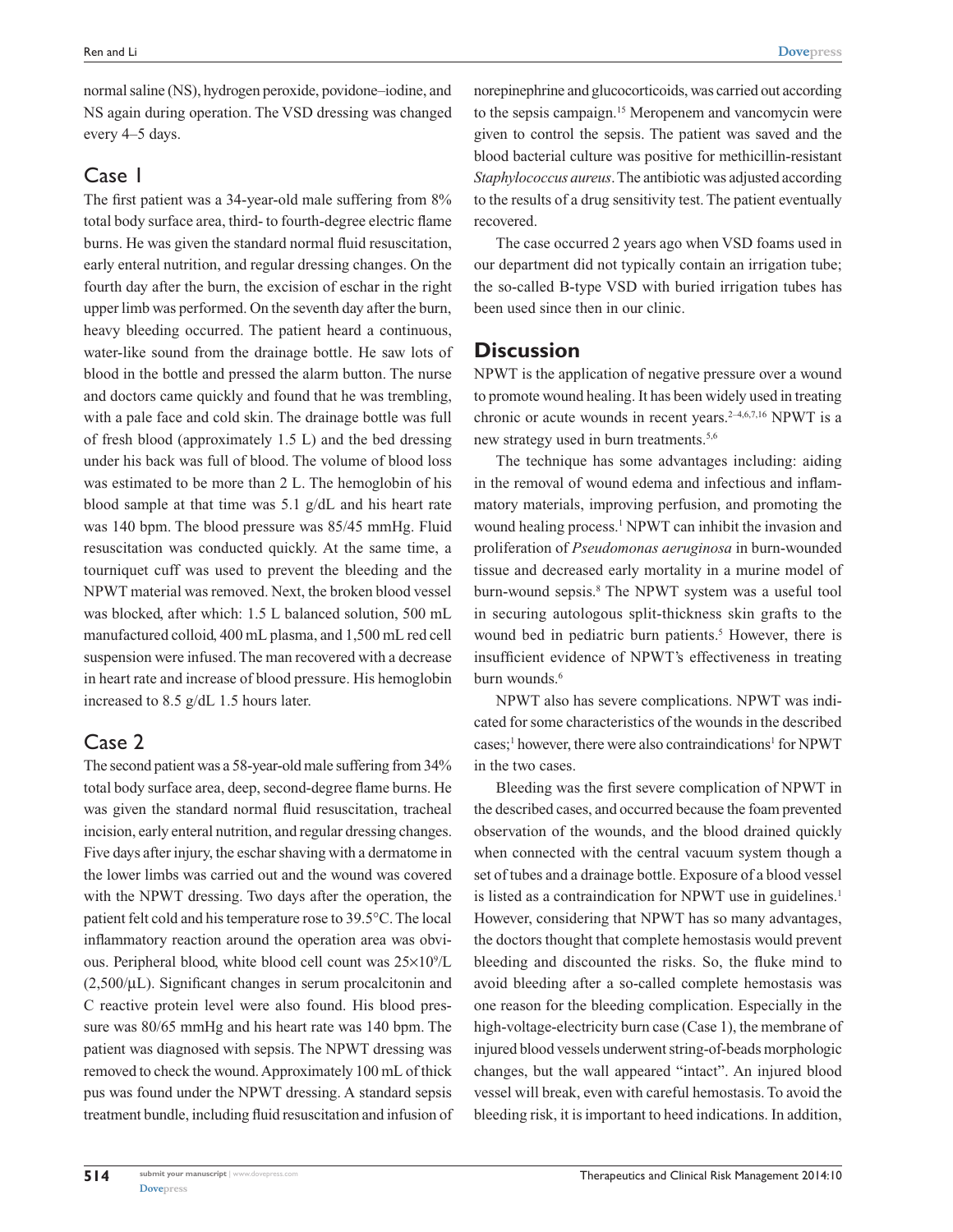the use of low pressure is a good strategy. The vacuum-

assisted closure system has a low-pressure drainage system, which is much safer but also much more expensive than a VSD system in the People's Republic of China. For economic reasons and because of inadequate low-pressure facilities, NPTW (VSD) is always connected with the central drainage system in Chinese hospitals until now. The vacuum pressure of this system is not constant and depends on the number of patients who are using it. The more patients sharing the central vacuum system, the lower the pressure. There is thus an urgent need to substitute the central vacuum system with the low-pressure system.

Sepsis was the second severe complication of NPWT in the reported cases. Necrotic tissue retention and the inadequate drainage of thick purulent secretions may be one reason that systemic infections occur. Presence of necrotic tissue is one of the contraindications of NPWT, so why did the doctors choose to use it in the end? The appearance of the burn wounds was somehow misleading. The eschar shaving was performed with a dermatome and cleansed in turn with NS, hydrogen peroxide, povidone–iodine, and NS was used again. Whether the necrotic tissue layer is cleaned thoroughly is judged by the operators with the naked eye in general, based on experience. Even an experienced doctor may miss a thin layer of necrotic tissue, which can lead to severe sepsis. Some wound exudates are heavy and mixed with blood, so drainage ducts may be very easily blocked. The vacuum falls to zero commonly because it is unstable. Any gaps in unit rounds may lead to ineffectiveness of the vacuum.

Irrigation is a very useful tool for reducing the risk of infections. However, a large volume of irrigation fluid can lead to leakage. When it happens, doctors will mend the membrane and usually reduce the volume of irrigations or even stop it altogether preventing the leakage. At that time, there are higher risks of infection. The importance of irrigation was not recognized in our clinic before these cases. Doctors perhaps believed it was just one option and were reluctant to prescribe it. After these experiences, our department now commonly uses 100–250 mL of fluid, including NS or benzalkonium bromide solutions, to irrigate wounds.

The two severe complications were both related to the central system. The too-high pressure led to bleeding and the too-low pressure led to fluid accumulation and infection.

To learn a lesson from these two typical cases and improve medical safety, it is important to review the indications and contraindications of NPWT in acute wounds.

The indications are as follows: open abdomen, sternal wounds, soft-tissue defects (trauma, necrotizing fasciitis, hidradenitis suppurativa, and extravasation injury), skin graft fixation, and burns.<sup>1</sup> The contraindications include: presence of necrotic tissue, massive invasive infection, exposed cortical bone, and active bleeding from the wound site.<sup>1</sup> Ignoring the contradictions can lead to severe complications. NPWT should be used with thorough hemostasis and debridement. If there is any potential bleeding risk or any suspicion of necrotic tissue retention, NPWT should not be used or should only be used with the highly likely side effects in mind. It is also very important to pay attention to the characteristics of drained fluid, the appearance of NPWT dressing, the inflammatory reaction around the wound, and changes in inflammation biomarkers. Electric burn wounds may contain injured blood vessels, which have a high risk of breaking. NPWT should be used carefully in patients with electric burns.

### Limitations

The present study was limited by the number of cases. We did not perform other control treatments or prospective studies.

# **Conclusion**

Sepsis and hemorrhage are potential severe complications of NPWT. Following indications guidance and avoiding contraindications are important. In addition, proper preparation of the wound beds, close observation, and sufficient irrigation are crucial for avoiding complications. There is an urgent need to substitute the central vacuum system with the low-pressure system.

# **Acknowledgments**

Professor Chunmao Han and other colleagues in Department of Burns and Wound Center, the Second Affiliated Hospital, School of Medicine, Zhejiang University, Hangzhou, People's Republic of China. Both authors contributed equally to this work and should be considered co-first authors.

# **Disclosure**

The authors report no conflicts of interest in this work.

## **References**

- 1. Bovill E, Banwell PE, Teot L, et al; International Advisory Panel on Topical Negative Pressure. Topical negative pressure wound therapy: a review of its role and guidelines for its use in the management of acute wounds. *Int Wound J*. 2008;5(4):511–529.
- 2. Armstrong DG, Lavery LA; Diabetic Foot Study Consortium. Negative pressure wound therapy after partial diabetic foot amputation: a multicentre, randomised controlled trial. *Lancet*. 2005;366(9498):1704–1710.
- 3. Blume PA, Walters J, Payne W, Ayala J, Lantis J. Comparison of negative pressure wound therapy using vacuum-assisted closure with advanced moist wound therapy in the treatment of diabetic foot ulcers: a multicenter randomized controlled trial. *Diabetes Care*. 2008;31(4):631–636.